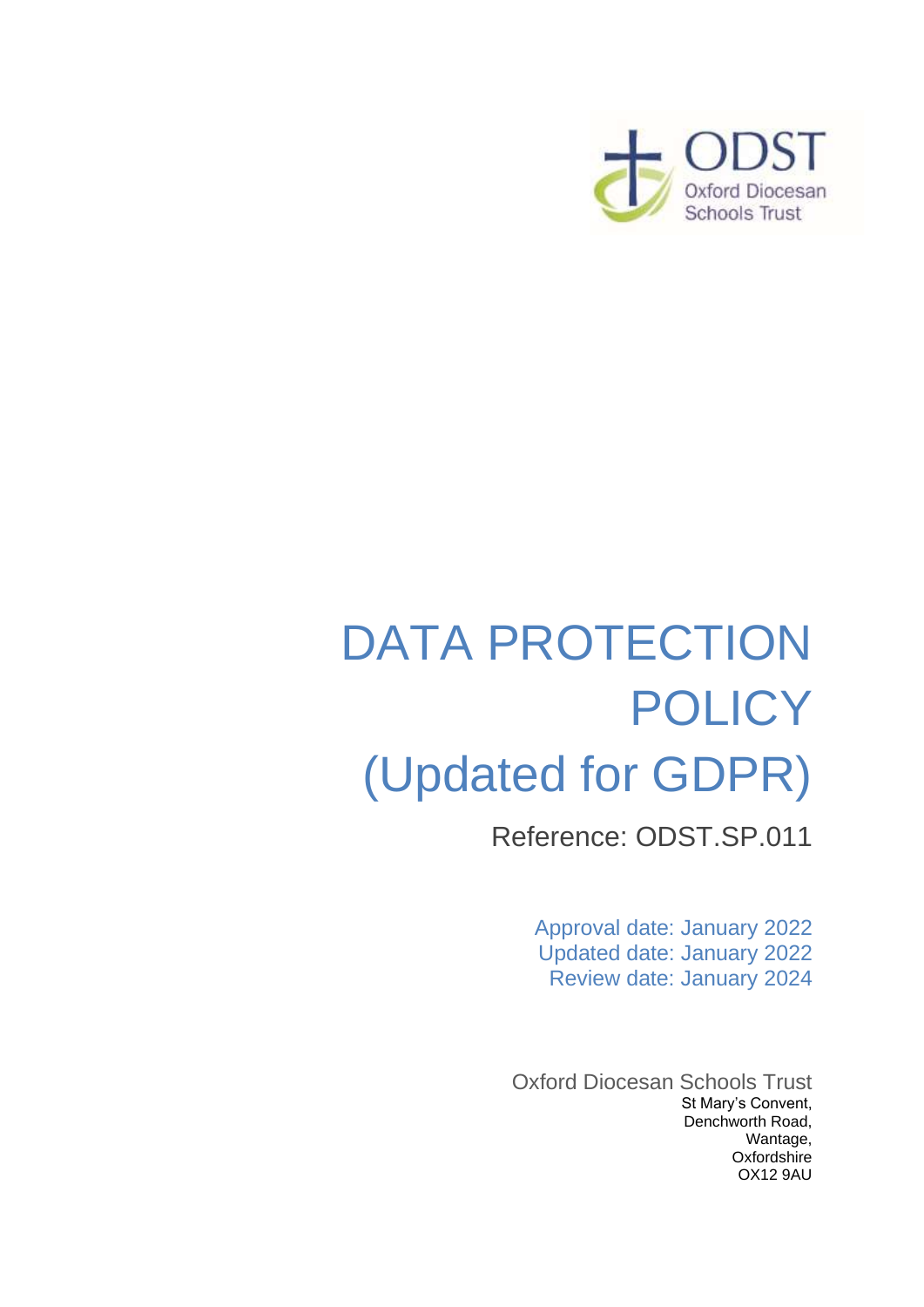

| <b>Policy Reference:</b>                                | ODST.SP.011                                                                                                                                                                                                    |
|---------------------------------------------------------|----------------------------------------------------------------------------------------------------------------------------------------------------------------------------------------------------------------|
| <b>Description:</b>                                     | This document outlines ODST's policy on<br>data protection, in line with the GDPR<br>Regulations (25 May 2018)                                                                                                 |
| Status:                                                 | <b>Statutory Policy</b>                                                                                                                                                                                        |
| <b>Policy Audience:</b>                                 | Staff, Pupils & Parents/Carers                                                                                                                                                                                 |
| <b>Trust Contact:</b>                                   | <b>Chief Executive Officer</b>                                                                                                                                                                                 |
| <b>Other related School policies and</b><br>procedures: | Freedom of Information Policy, Equality<br>Policy                                                                                                                                                              |
| <b>Governor Committee:</b>                              | Estates and Health & Safety                                                                                                                                                                                    |
| <b>Approved by Board of Directors:</b>                  |                                                                                                                                                                                                                |
| <b>Frequency of review:</b>                             | Every two years                                                                                                                                                                                                |
| <b>Latest Date for Next Review:</b>                     | January 2024                                                                                                                                                                                                   |
| <b>Version:</b>                                         | SP.011 version V.03                                                                                                                                                                                            |
| <b>Trust Policy Level:</b>                              | <b>Policy Level 2 - ODST Statutory Policy</b><br>(ALL Schools should adopt with no change<br>allowed to core text. Changes to school<br>name and school's usual sign-off and review<br>date reminders allowed) |

In reviewing this policy, the Governing Board has had regard to the Equality Act 2010 and carried out an equality impact assessment. It is satisfied that no group with a protected characteristic will be unfairly disadvantaged by this policy.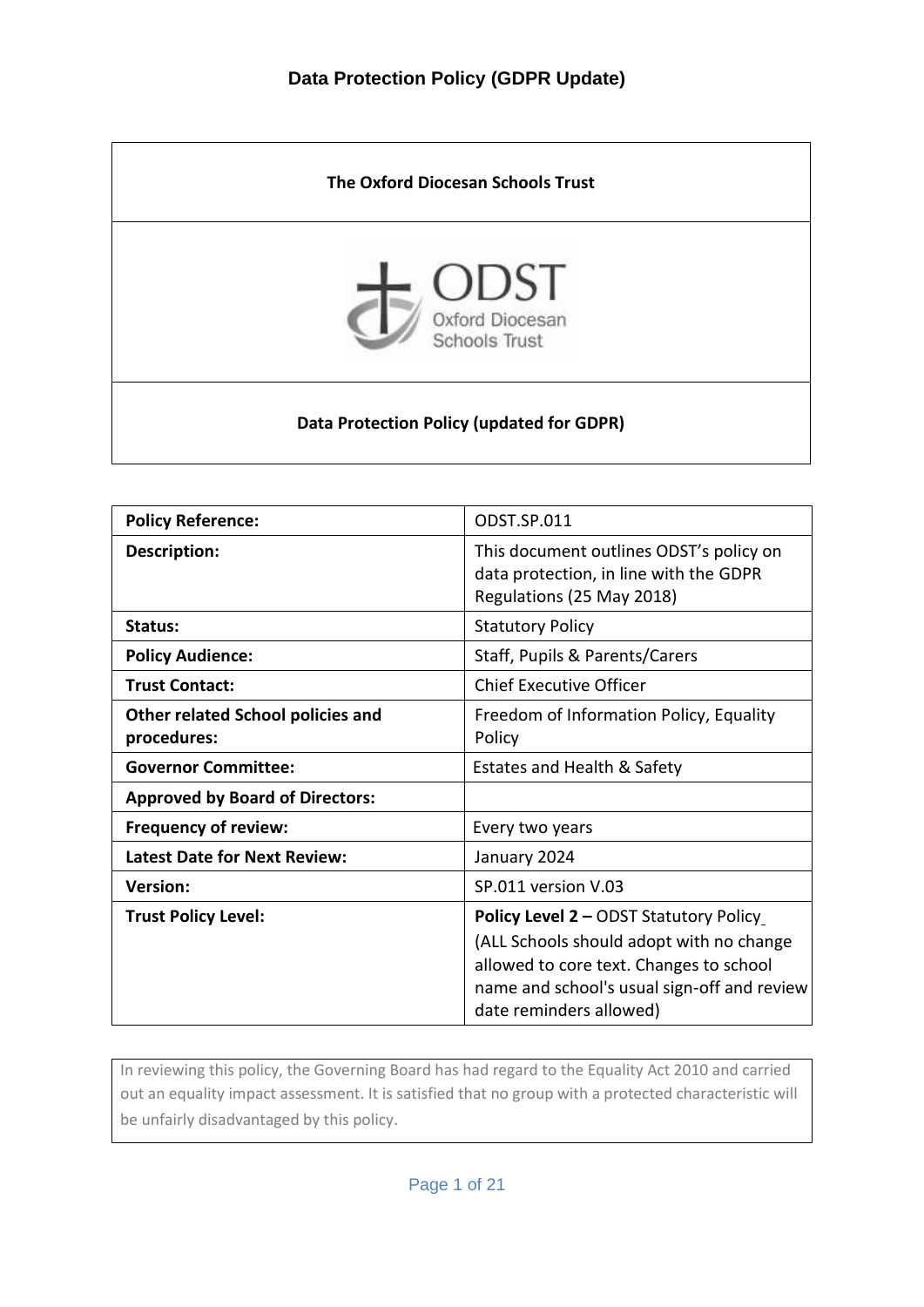## **Contents**

| $\mathbf{1}$   | <b>Policy Statement</b>                   | $\mathbf{1}$   |
|----------------|-------------------------------------------|----------------|
| $\overline{2}$ | Legislation                               | $\mathbf{1}$   |
| 3              | Contact                                   | $\mathbf{1}$   |
| 4              | <b>Roles and Responsibilities</b>         | $\overline{2}$ |
| 4.1            | <b>All Staff</b>                          | $\overline{2}$ |
| 5              | <b>Data Protection Principles</b>         | 3              |
| 6              | Lawfulness, fairness and transparency     | 4              |
| 6.1            | Lawfulness                                | 4              |
| 6.2            | <b>Criminal Convictions and Offences</b>  | 5              |
| 6.3            | <b>Fairness and transparency</b>          | 6              |
| 7              | <b>Purpose limitation</b>                 | $\overline{7}$ |
| 8              | Data minimisation                         | 7              |
| 9              | <b>Accuracy</b>                           | $\overline{7}$ |
| 10             | <b>Storage limitation</b>                 | $\overline{7}$ |
| 11             | Security                                  | 7              |
| 12             | <b>Accountability</b>                     | 8              |
| 13             | <b>Data Protection Impact Assessments</b> | 9              |
| 14             | <b>Sharing Personal Data</b>              | 9              |
| 15             | <b>Subject Access Requests</b>            | 10             |
| 15.1           | Responding to subject access requests     | 11             |
| 15.2           | Children and subject access requests      | 11             |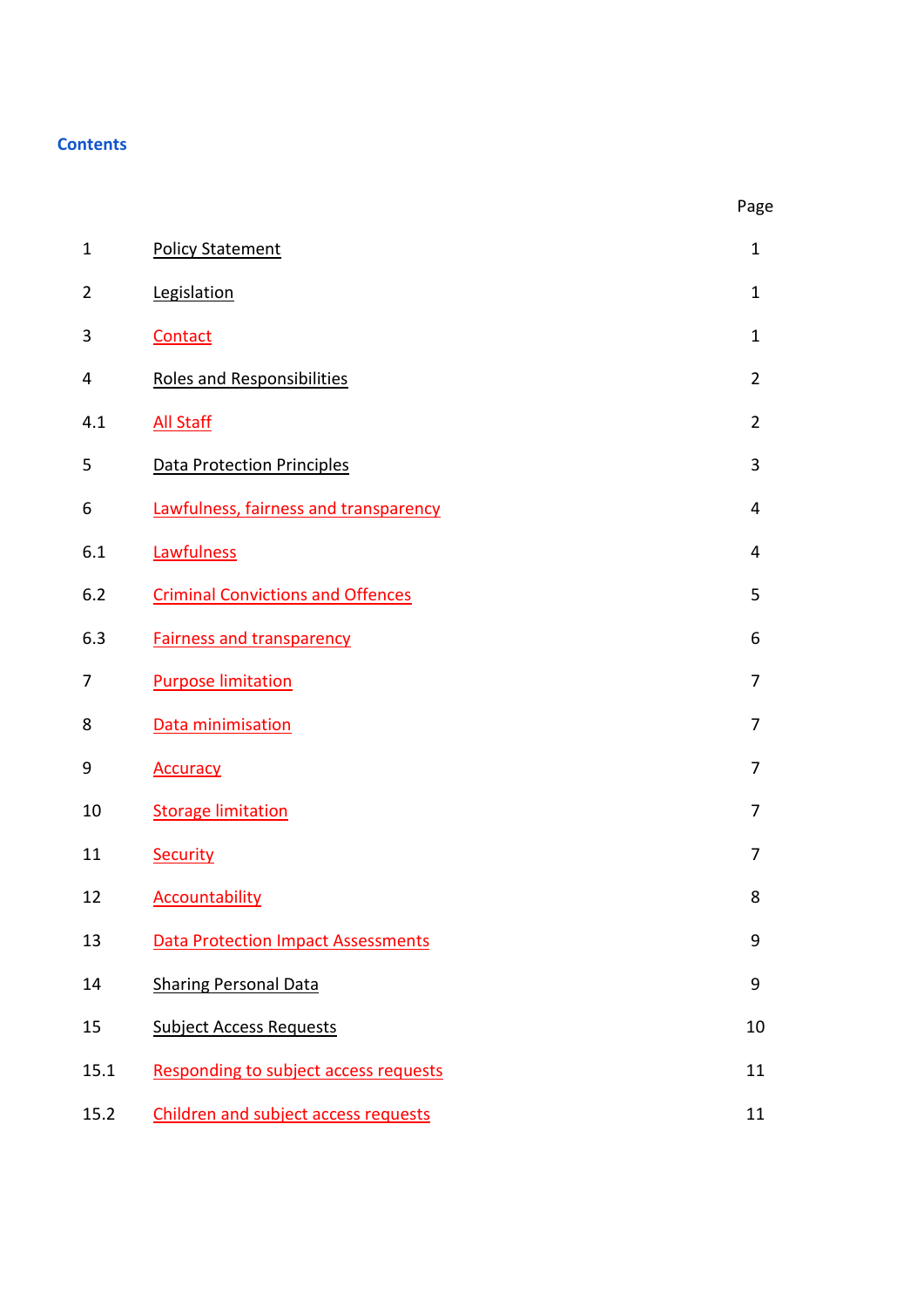| 16   | Other Data Protection Rights of the Individual               | 12 |
|------|--------------------------------------------------------------|----|
| 17   | Parental Requests to access their Child's Educational Record | 13 |
| 18   | <b>CCTV</b>                                                  | 12 |
| 19   | <b>Biometric Recognition Systems</b>                         | 13 |
| 20   | Photos and Videos                                            | 14 |
| 21   | Personal Data Breaches                                       | 15 |
| 21.1 | Data Breach Register                                         | 16 |
| 21.2 | Data Breach Response Plan                                    | 16 |
| 22   | <b>Training</b>                                              | 16 |
| 23   | <b>Concerns and complaints</b>                               | 16 |
| 24   | <b>Monitoring Arrangements</b>                               | 16 |
| 25   | Links with Other Policies and Procedures                     | 17 |
| 26   | <b>Appendix One - Definitions</b>                            | 18 |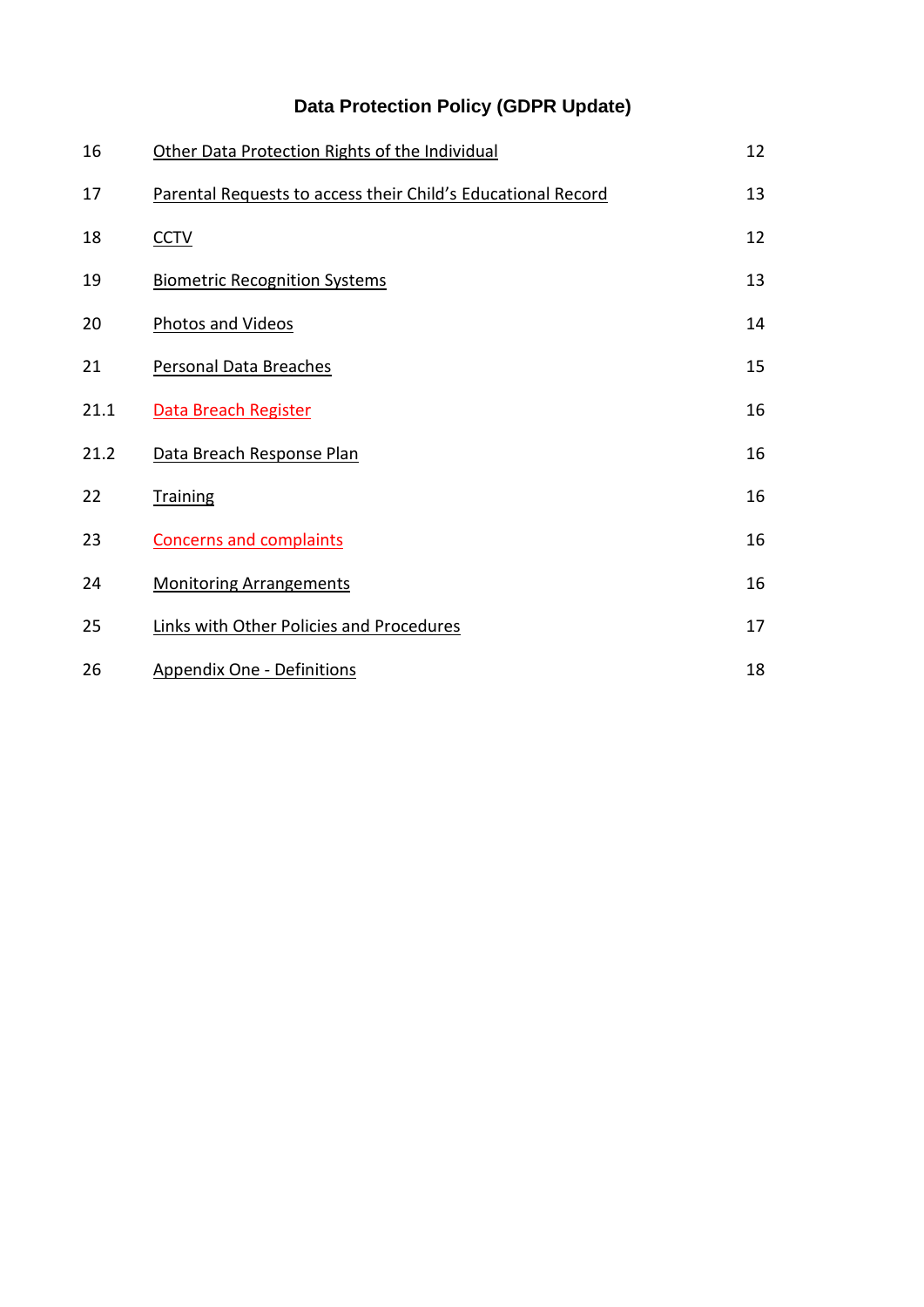#### <span id="page-4-0"></span>**1. Policy Statement**

The Oxford Diocesan Schools Trust (ODST) and its schools collect and use personal information so that we can operate effectively and fulfil our purpose as set out in the Objects section of our Trust's Articles of Association.

The information we collect, and use includes information about pupils, parents, employees, governors, suppliers, and visitors.

We are committed to protecting the privacy and security of this personal information at all times, as well as supporting individuals in exercising their rights in relation to their own personal information.

This policy, along with accompanying procedures and associated policies, sets out our commitment and approach to safe data protection practice, as well as our support for individuals in exercising their rights. It applies to all personal data, regardless of whether it is in paper or electronic format.

It is reviewed every two years and updated in line with any changes to data protection legislation.

#### <span id="page-4-1"></span>**2. Legislation**

This policy meets the requirements of the UK General Data Protection Regulation (GDPR) and the provisions of the UK's Data Protection Act 2018.

Under the GDPR ODST is classified as a Data Controller and is registered with the UK's supervisory authority, the Information Commissioner's Office (ICO). Our registration is renewed annually.

#### <span id="page-4-2"></span>**3. Contact**

If you would like to discuss anything in this policy, please contact the relevant school's headteacher or ODST's Data Protection Officer (DPO) as follows:

Headteacher - <insert details> DPO - Mike Bingham, Operations Manager, ODST, [mike.bingham@oxford.anglican.org,](mailto:mike.bingham@oxford.anglican.org) [Dpo.odst@oxford.anglican.org](mailto:Dpo.odst@oxford.anglican.org) 07342 997243.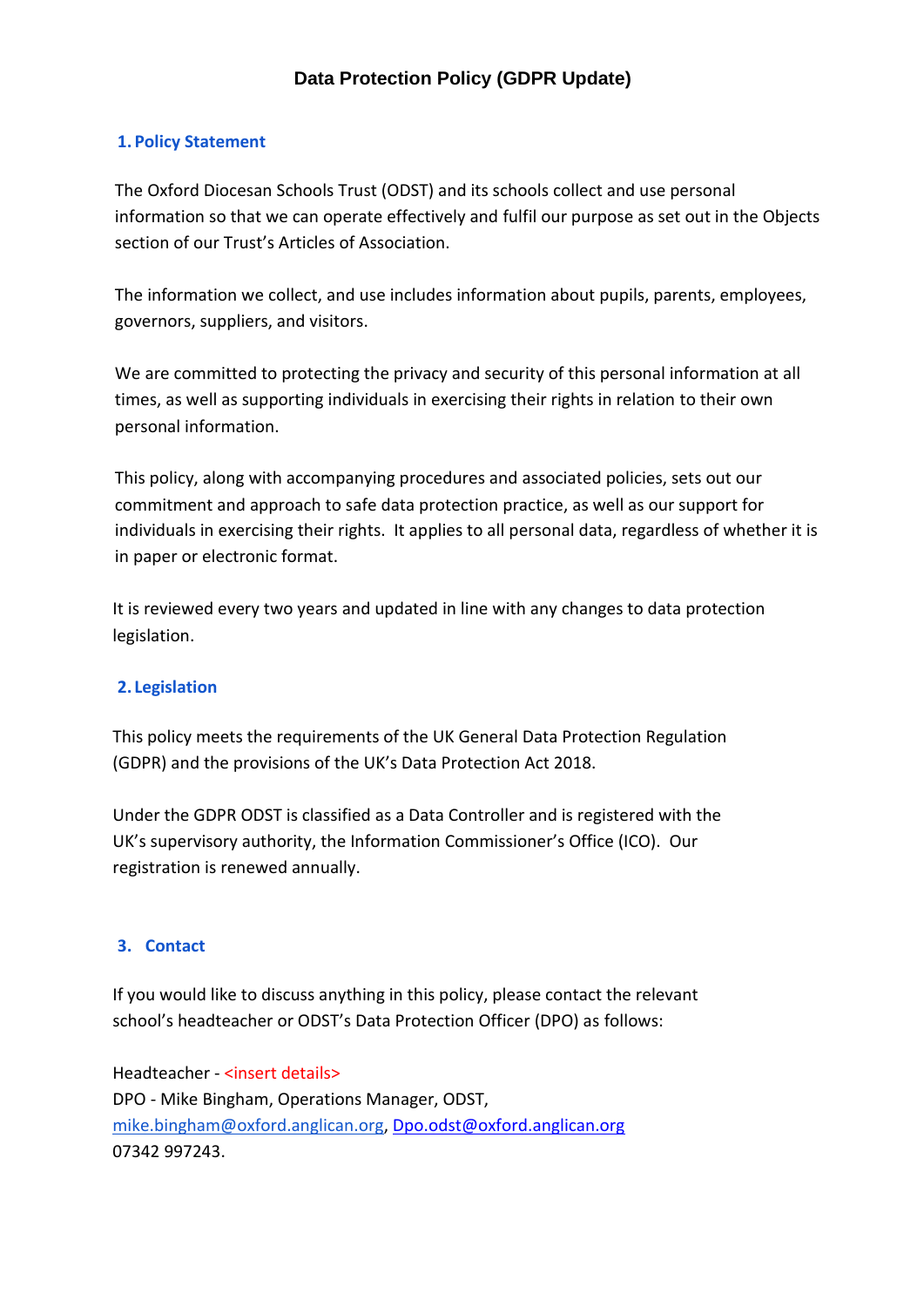#### <span id="page-5-0"></span>**4.Roles and Responsibilities**

This policy applies to **all staff** employed by ODST, as well as to external organisations or individuals working on our site.

Staff who do not comply with this policy may face disciplinary action, which could include dismissal. It is a criminal offence to access personal data held by ODST and our schools for purposes other than trust or school business, or to procure the disclosure of personal data to a third party, or to sell such data.

The **Trust Board** has overall responsibility for ensuring that ODST complies with all relevant data protection obligations.

The **Local Governing Bodies** support the Trust Board by monitoring the data protection compliance of their schools.

The **Data Protection Officer** monitors overall compliance with data protection law, providing support and guidance to schools as required, and developing related policies and guidelines where applicable.

Where relevant, they will report to the board their advice and recommendations on trust and school data protection issues.

At school level the **Headteacher** has responsibility for ensuring the implementation of this policy and liaising with the Data Protection Officer about any data protection issues. The headteacher will ensure that all staff are aware of their data protection obligations, and oversee any queries related to the storing or processing of personal data.

### **4.1. All Staff**

<span id="page-5-1"></span>All staff are responsible for ensuring that they process any personal data in accordance with this policy (a definition of processing can be found in Appendix 1). Staff must also inform ODST's HR Team of any changes to their personal data, such as a change of address.

Staff must contact the headteacher whenever they have a query about data protection, including, but not limited to the following:

● any questions about the operation of this policy: including retaining personal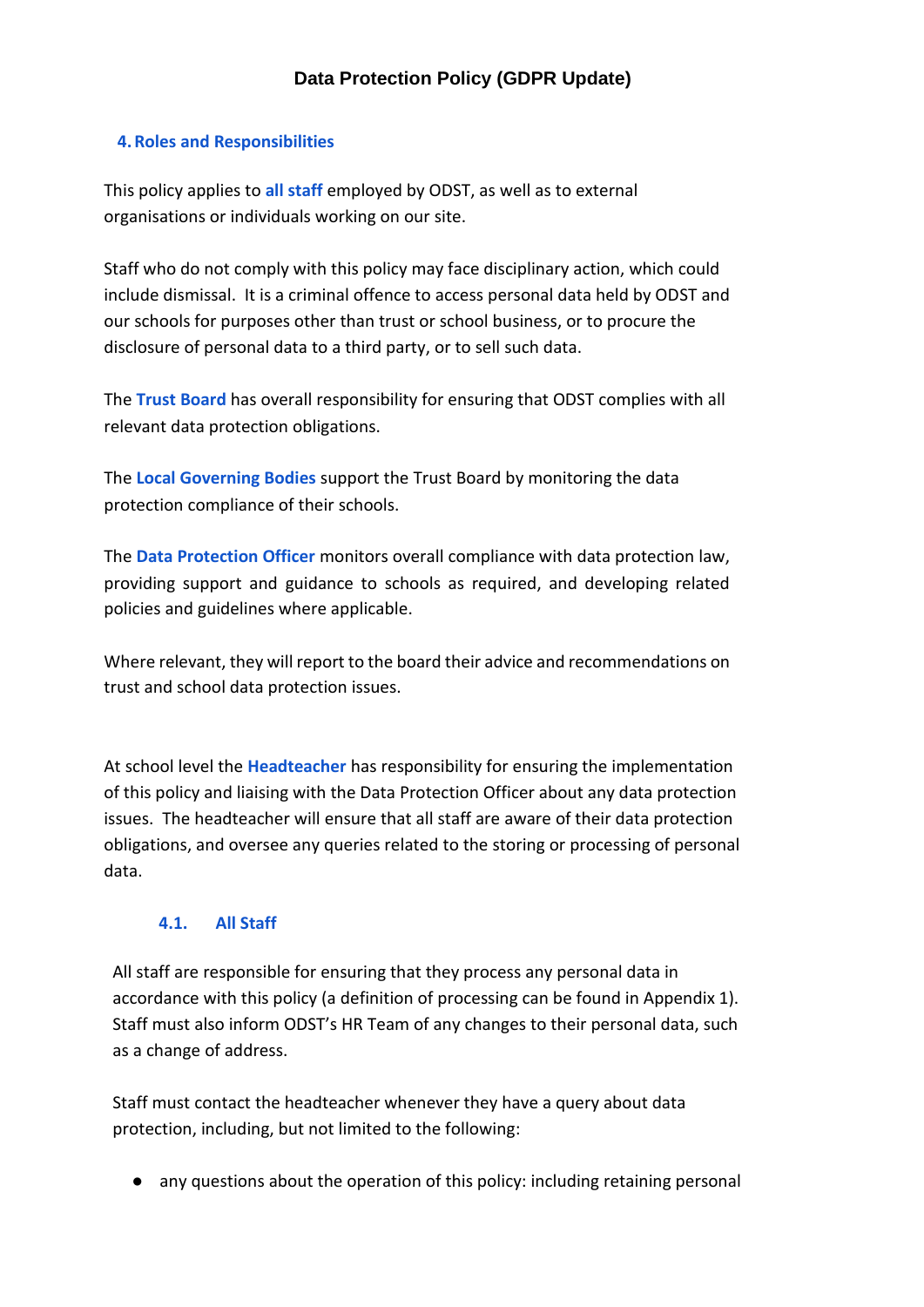data; keeping personal data secure; sharing personal data with third parties; or whether there is a lawful basis in place for a particular data processing operation

- any concerns that the policy is not being followed
- a new project under consideration that involves the processing of personal data
- received any requests from individuals for access to their personal information the school is processing.

#### <span id="page-6-0"></span>**5.Data Protection Principles**

The UK GDPR sets out seven key principles which form the foundation of this data protection legislation:

- **Lawfulness, fairness and transparency** Data shall be processed lawfully, fairly and in a transparent manner in relation to individuals
- **Purpose limitation** collected for specified, explicit and legitimate purposes and not further processed in a manner that is incompatible with those purposes; further processing for archiving purposes in the public interest, scientific or historical research purposes or statistical purposes shall not be considered to be incompatible with the initial purposes
- **Data minimisation** adequate, relevant and limited to what is necessary in relation to the purposes for which they are processed
- **Accuracy** accurate and, where necessary, kept up to date; every reasonable step must be taken to ensure that personal data that are inaccurate, having regard to the purposes for which they are processed, are erased or rectified without delay
- **Storage limitation** kept in a form which permits identification of data subjects for no longer than is necessary for the purposes for which the personal data are processed. Personal data may be stored for longer periods, insofar as the personal data will be processed solely for archiving purposes in the public interest; scientific or historical research purposes or statistical purposes. This is subject to implementation of the appropriate technical and organisational measures required by the GDPR, in order to safeguard the rights and freedoms of individuals
- **Integrity and confidentiality (security)** processed in a manner that ensures appropriate security of the personal data, including protection against unauthorised or unlawful processing and against accidental loss, destruction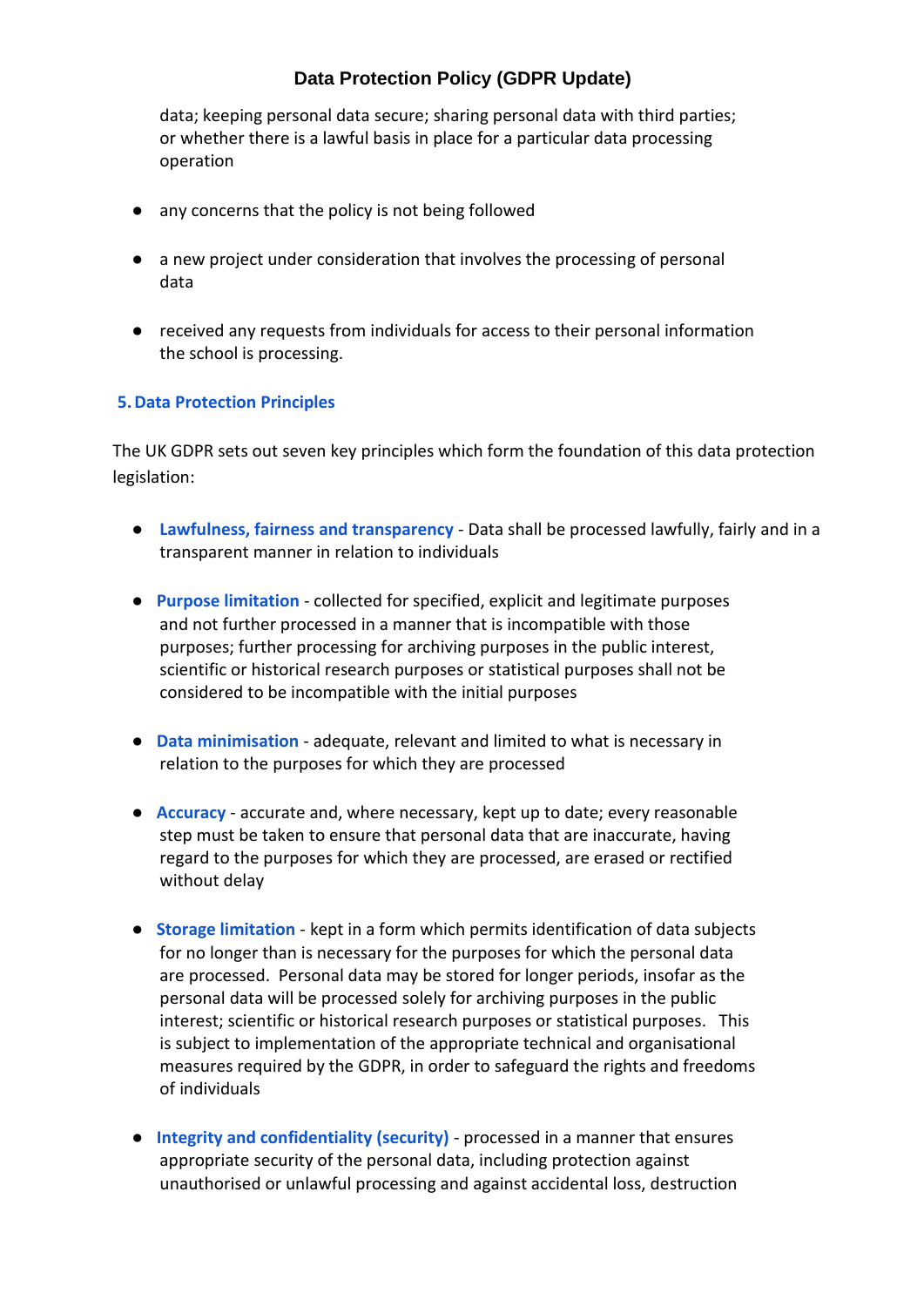or damage, using appropriate technical or organisational measures

● **Accountability** - the controller shall be responsible for, and able to demonstrate, accountability with the GDPR principles.

This **Data Protection Policy**, along with our privacy notices and additional policies and procedures referenced in section 25, sets out how ODST aims to comply with these principles.

## <span id="page-7-0"></span>**6. Lawfulness, fairness and transparency**

## 6.1. **Lawfulness**

<span id="page-7-1"></span>We will always ensure we have a valid lawful basis for our processing of personal data. There are six lawful bases we can rely on under the UK GDPR:

- **Contract** the processing is necessary for a contract with an individual, or because they have asked for specific steps to be taken before entering into a contract.
- **Legal obligation** the processing is necessary to comply with the law (not including contractual obligations).
- **Vital interest** the processing is necessary to protect someone's life.
- **Public task** the processing is necessary to perform a task in the public interest or for our official functions as a school, and the task or function has a clear basis in law.
- **Legitimate interests** the processing is necessary for our legitimate interests or the legitimate interests of a third party, unless there is a good reason to protect the individual's personal data which overrides those legitimate interests.
- **Consent** the individual has given clear and informed consent for their personal data to be processed for a specific purpose. The individual can change their mind at any time and withdraw their consent. If this happens the processing will be stopped.

Some personal data is considered more sensitive under the GDPR, such as racial or ethnic origin, political opinions, religious or philosophical beliefs, trade union membership, genetic and biometric information (such as fingerprints, retina and iris patterns), where used for identification purposes, health – physical or mental, sex life or sexual orientation.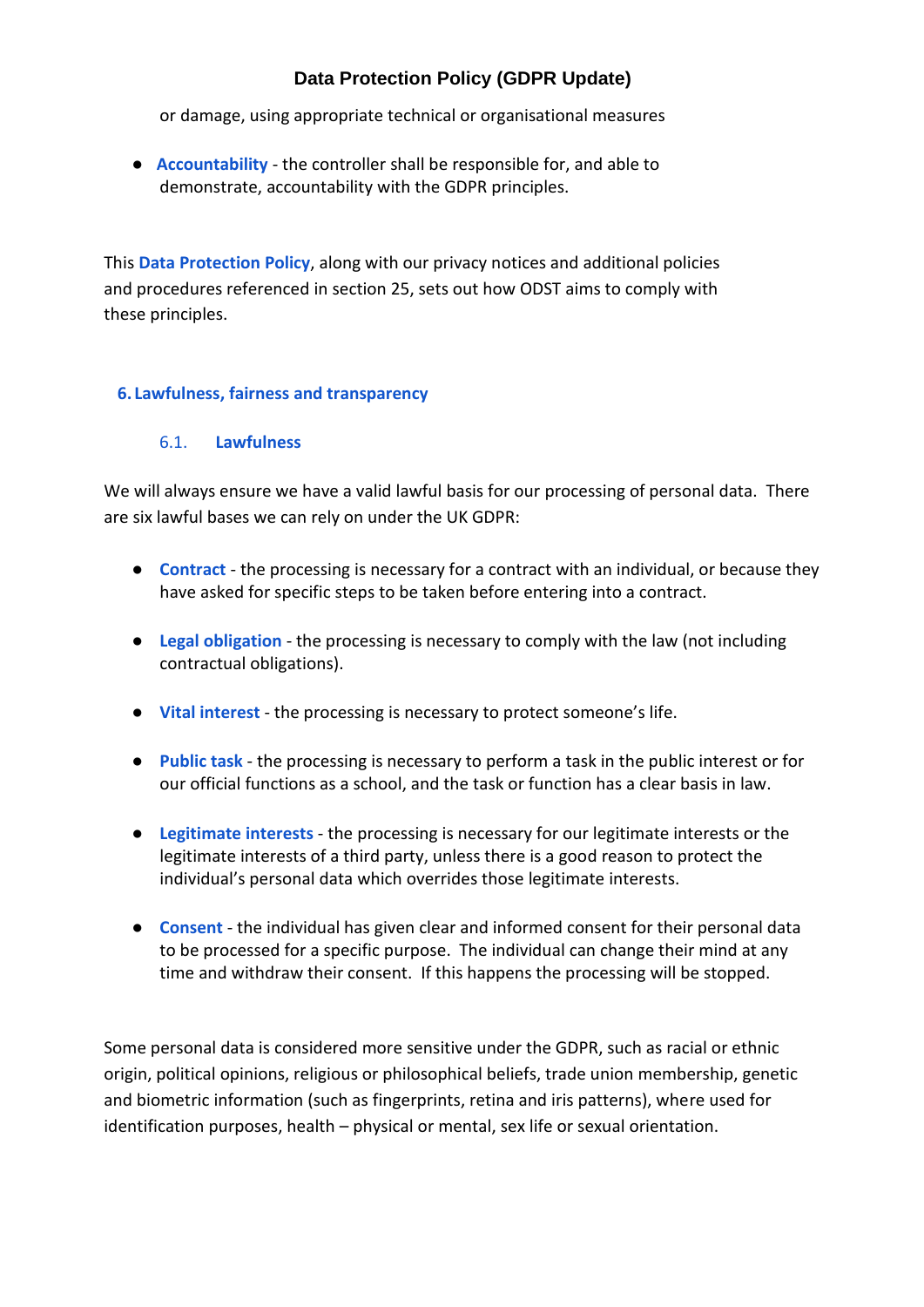For these **special categories** of personal data, we will also identify one of the special category conditions for processing set out in the GDPR:

- Explicit consent
- Employment, social security and social protection (if authorised by law)
- Vital interests
- Not-for-profit bodies
- Made public by the data subject
- Legal claims or judicial acts
- Reasons of substantial public interest (with a basis in law)
- Health or social care (with a basis in law)
- Public health (with a basis in law)
- Archiving, research and statistics (with a basis in law).

In addition, under the UK's Data Protection Act 2018, we rely on the processing conditions at Schedule 1 part 1, paragraphs 1, 8 and 18. These relate to the processing of special category data for employment purposes, safeguarding and equality of opportunity/treatment.

Our Appropriate Policy Document provides more information about this processing.

## **6.2. Criminal Convictions and Offences**

<span id="page-8-0"></span>The UK GDPR also gives extra protection to **criminal offence data**. As well as ensuring a valid lawful basis for the processing of criminal offence data under the GDPR, we will also identify an additional condition set out in Schedule 1 of the UK DPA 2018.

Under Article 6 of the GDPR, lawful bases we rely on to process this data are:

- Performance of our **public task**
- Performance of a **contract**.

In addition, under the UK's Data Protection Act 2018, we rely on the processing conditions at Schedule 1:

- $\bullet$  Part 2, para  $6(2)(a)$
- Part 1, para 1.

These relate to the processing of criminal offence data for statutory and employment purposes respectively. See Part 3 of *[Keeping Children Safe in Education](https://assets.publishing.service.gov.uk/government/uploads/system/uploads/attachment_data/file/1007260/Keeping_children_safe_in_education_2021.pdf)* September 2021 for more information.

Our Appropriate Policy Document provides more information about this processing.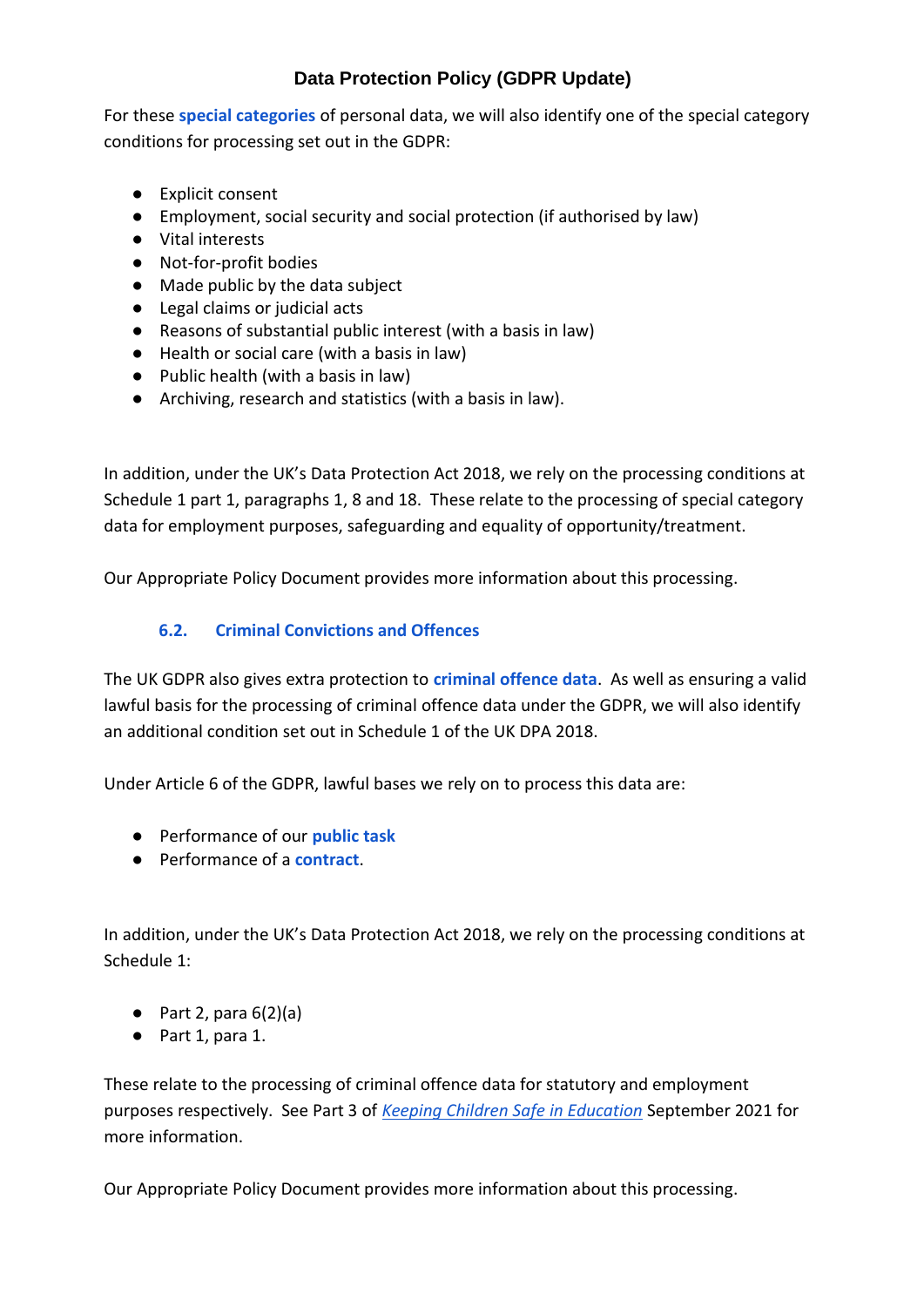### **6.3. Fairness and transparency**

<span id="page-9-0"></span>Data protection legislation is not intended to prevent the processing of personal data, but to ensure that it is done fairly and without adversely affecting the rights of the data subject.

Whenever we first collect personal data directly from individuals, we will provide them with the relevant information required by the GDPR.

This will normally be through our **privacy notices**:

Our **Privacy Notice for Pupils** sets out how we process pupil personal data to support teaching and learning, to provide pastoral care and to assess the performance of our services.

Our **Privacy Notice for Parents** sets out how we process the personal data of parents and carers to support the education and learning of pupils and provide pastoral care.

Our **Workforce Privacy Notice** sets out how we process the personal data of staff, agency staff and contractors to fulfil our obligations as an employer.

Our **Privacy Notice for Governors** sets how we process governors' personal data to support them in fulfilling their governance role.

All our Privacy Notices also include information on the rights of the individuals whose data we are processing and who to contact to discuss any aspect further.

## <span id="page-9-1"></span>**7.Purpose limitation**

We will only collect personal data for specified explicit and legitimate reasons. We will explain these reasons to individuals when we first collect their data (usually through our privacy notices).

If we want to use personal data for reasons other than those given when we first obtained it, we will identify and document a new lawful basis; although this may not be necessary if our new purpose is compatible with the original purpose. We will inform the individuals concerned before we do so and seek consent where necessary.

## <span id="page-9-2"></span>**8.Data minimisation**

We will only collect the minimum amount of personal data necessary for our purposes. Staff will only process personal data where it is necessary to perform their roles.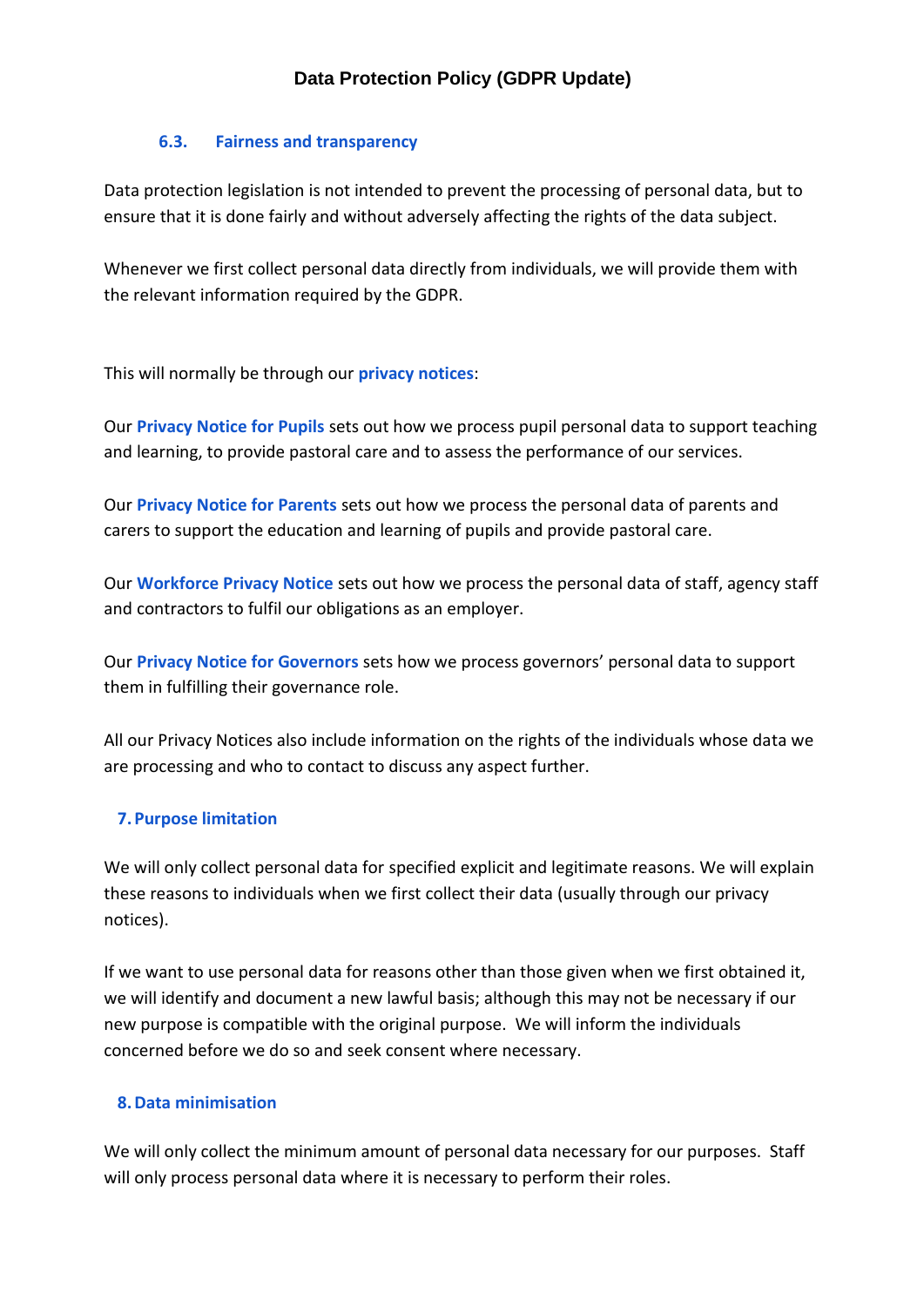### <span id="page-10-0"></span>**9.Accuracy**

Data held will be as accurate and up to date as is reasonably possible. If a data subject informs us of a change of circumstances, their records will be updated as soon as is practicable.

Where a data subject challenges the accuracy of their data, we will immediately mark the record as potentially inaccurate, or "challenged".

### <span id="page-10-1"></span>**10. Storage limitation**

When our trust no longer needs the personal data it is processing, it will be deleted or anonymised. This will be done in accordance with our ODST Data Retention Policy.

For example, we will shred or incinerate paper-based records, and overwrite or delete electronic files. We may also use an outside company to convert paper records to electronic files and shred documents on site.

Where details of individuals are stored for long-term archive, historical or statistical reasons, this will be done within the requirements of the GDPR.

## <span id="page-10-2"></span>**11. Security**

We will protect personal data and keep it safe from unauthorised or unlawful access, alteration, processing or disclosure, and against accidental or unlawful loss, destruction or damage.

All members of staff are required to sign to confirm that they have read and understood this Data Protection Policy.

All members of staff are required to sign an acceptable user agreement which is renewed annually. The acceptable user agreement is linked to the E-safety Policy and covers such aspects as:

- Paper-based records and portable electronic devices, such as laptops and hard drives, that contain personal information being kept securely when not in use
- Papers containing personal information being kept secure and not being left on office and classroom desks, on staff room tables, pinned to notice/display boards, or left anywhere else where there is general access
- Staff ensuring that individual monitors do not show confidential information to passers-by and that they log off from their device when it is left unattended
- Staff adhering to school policies and procedures when taking data off site and when working remotely or at home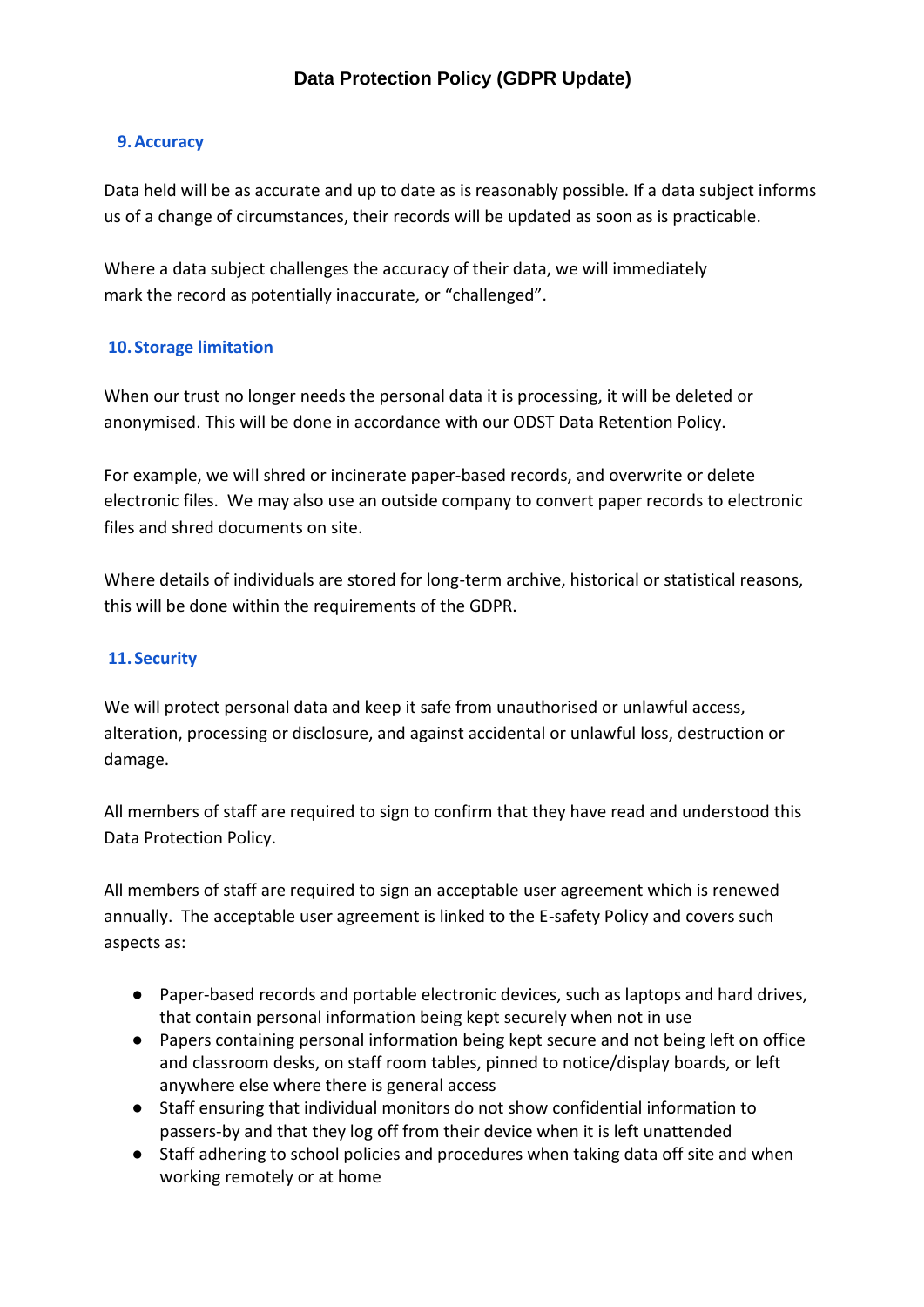- Strong passwords being used to access school systems, online resources, laptops and other electronic devices. The National Cyber Security Centre recommends that these must be at least 8 characters long containing letters and numbers; or preferably passphrases (e.g., 3 unconnected words).
- Encryption software being used to protect all portable devices and removable media
- Staff not storing personal information on their personal devices and being expected to follow the same security procedures as set out for any school owned equipment
- GDPR compliant cloud storage being used for all online data storage
- The use of USB devices not being allowed to store personal data.

## <span id="page-11-0"></span>**12.Accountability**

ODST has put in place appropriate technical and organisational measures to meet the requirements of the accountability principle These include:

- The appointment of a data protection officer who reports directly to our highest management level
- Taking a 'data protection by design and default' approach to our activities
- Maintaining accurate documentation of our processing activities, such as the purposes of processing personal data, data sharing and retention. We also document the lawful bases and conditions we are relying on for our purposes, including how and when consent was obtained, as appropriate
- Adopting and implementing data protection policies and ensuring we have written contracts in place with our data processors
- Implementing appropriate security measures in relation to the personal data we process
- Carrying out data protection impact assessments for our high-risk processing (see section 6).

We regularly review our accountability measures and update or amend them when required.

### <span id="page-11-1"></span>**13. Data Protection Impact Assessments**

The GDPR requires us to carry out Data Protection Impact Assessments (DPIAs) for any type of processing that is likely to result in a high risk to individuals' interests; for example, when introducing new technologies, or using biometric data for identification purposes.

To assess the level of risk, we consider both the likelihood and the severity of any impact on individuals. High risk can result from either a high probability of some harm, or a lower possibility of serious harm.

If we identify a high risk that we cannot mitigate, we will consult the ICO before starting the processing.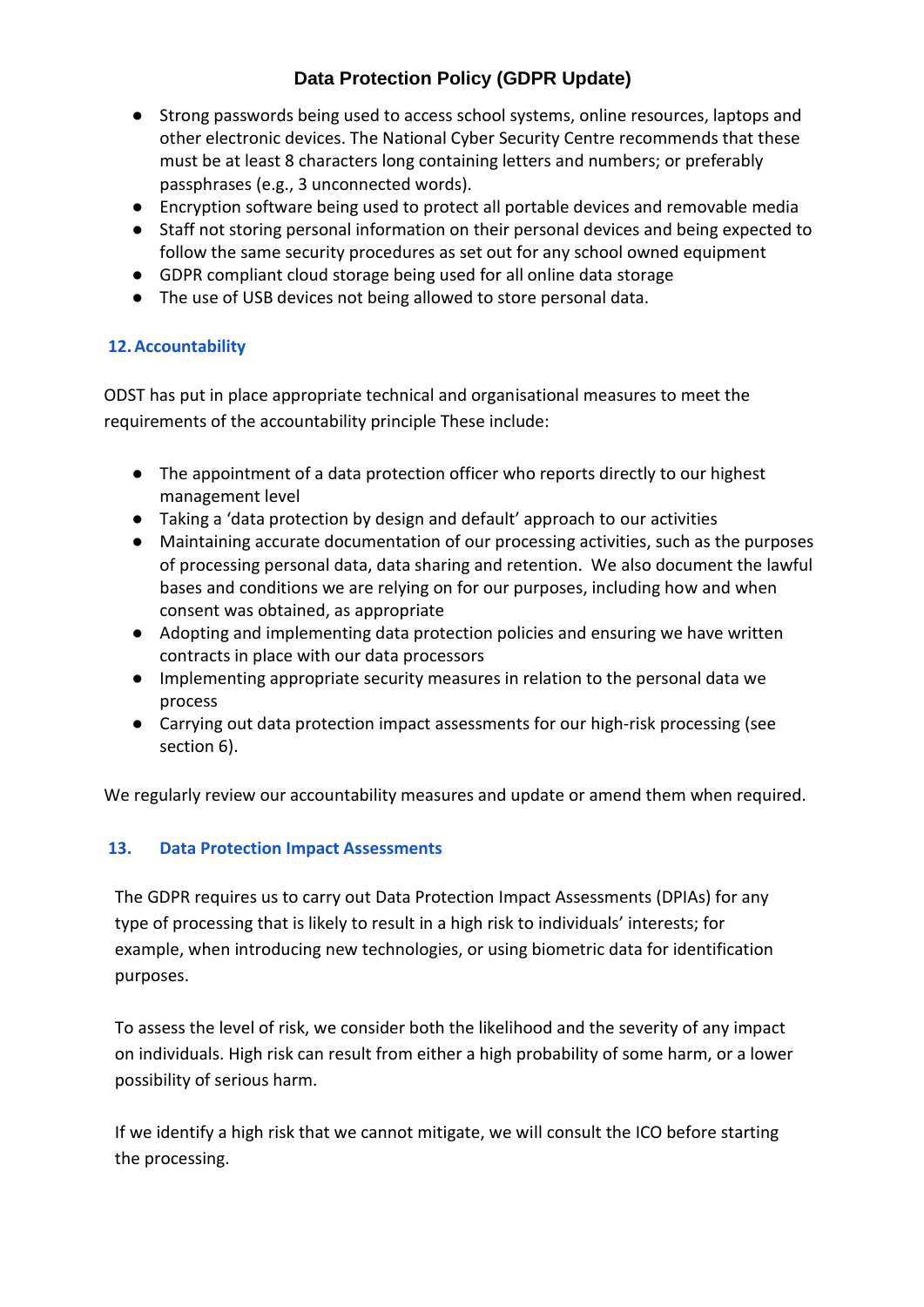As part of our data protection by design and default approach we will carry out a DPIA for any other major project which requires the processing of personal data.

We follow the ICO's guidelines and our DPIAs:

- Describe the nature, scope, context and purposes of the processing
- Assess necessity, proportionality and compliance measures
- Identify and assess risks to individuals
- Identify any additional measures to mitigate those risks.

## <span id="page-12-0"></span>**14. Sharing Personal Data**

We will not normally share personal data with anyone else, but may do so where:

- There is an issue with a pupil or parent/carer that puts the safety of our staff at risk
- We need to liaise with other agencies we will seek consent as necessary before doing this
- Our suppliers or contractors need data to enable us to provide services to our staff and pupils – for example, IT companies. When doing this, we will:
	- Only appoint suppliers or contractors who can provide sufficient guarantees that they comply with data protection law
	- Establish a data sharing agreement with the supplier or contractor, either in the contract or as a standalone agreement, to ensure the fair and lawful processing of any personal data we share
	- Only share data that the supplier or contractor needs to carry out their service, and information necessary to keep them safe while working with us

We will also share personal data with law enforcement and government bodies where we are legally required to do so, including for:

- The prevention or detection of crime and/or fraud
- The apprehension or prosecution of offenders
- The assessment or collection of tax owed to HMRC
- In connection with legal proceedings
- Where the disclosure is required to satisfy our safeguarding obligations
- Research and statistical purposes, as long as personal data is sufficiently anonymised or consent has been provided

We may also share personal data with emergency services and local authorities to help them to respond to an emergency situation that affects any of our pupils or staff.

Where we transfer personal data to a country or territory outside the United Kingdom, we will do so in accordance with the international transfer rules in the GDPR.

Where we share personal data on an ad hoc or 'one off' basis, we will record the details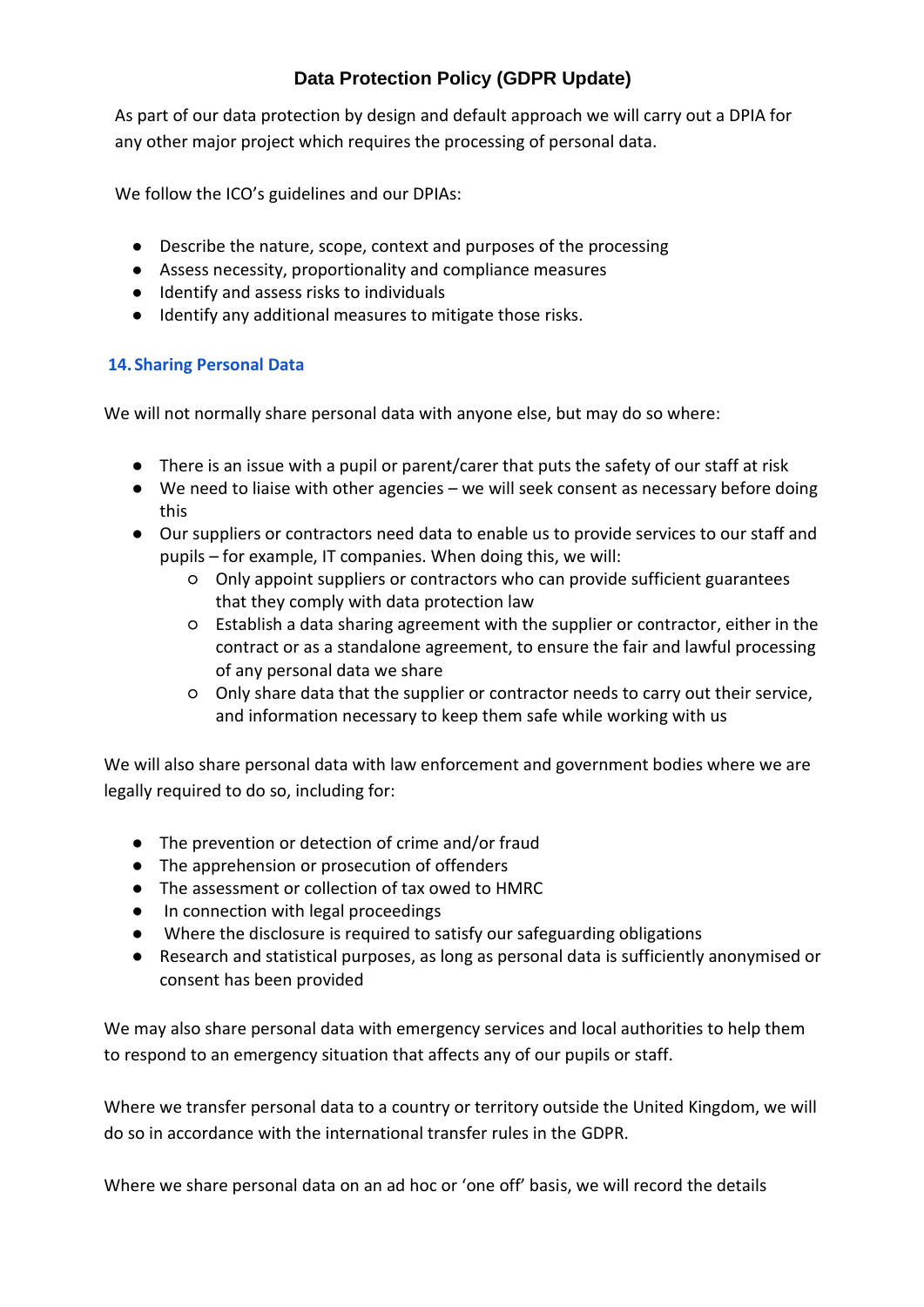including our purpose and lawful basis for doing so.

## <span id="page-13-0"></span>**15. Subject Access Requests**

Under the GDPR, anyone whose personal data we are processing, e.g., staff, pupils and parents\carers etc, has a right to make a 'subject access request' to gain access to information our trust holds about them. This includes:

- Confirmation that their personal data is being processed
- Access to a copy of the data
- The purposes of the data processing
- The categories of personal data concerned
- Who the data has been, or will be, shared with
- How long the data will be stored for, or if this isn't possible, the criteria used to determine this period
- The source of the data, if not the individual
- Whether any automated decision-making is being applied to their data, and what the significance and consequences of this might be for the individual.

Subject access requests can be made by contacting any member of staff, but it is helpful if they are made to the relevant school office or the DPO.

They can be made in person, verbally, in writing, and by email. The following information will be required:

- Name of individual
- Relationship of the requester to the individual, if appropriate
- Correspondence address
- Contact number and email address
- Details about the information requested

Completion of a subject access request form can be useful, but this cannot be insisted upon.

If a member of staff receives a subject access request, they must immediately forward it to their school office.

### **15.1. Children and Subject Access Requests**

<span id="page-13-1"></span>A child's personal data always belongs to them rather than the child's parents or carers.

For a parent or carer to make a subject access request, with respect to their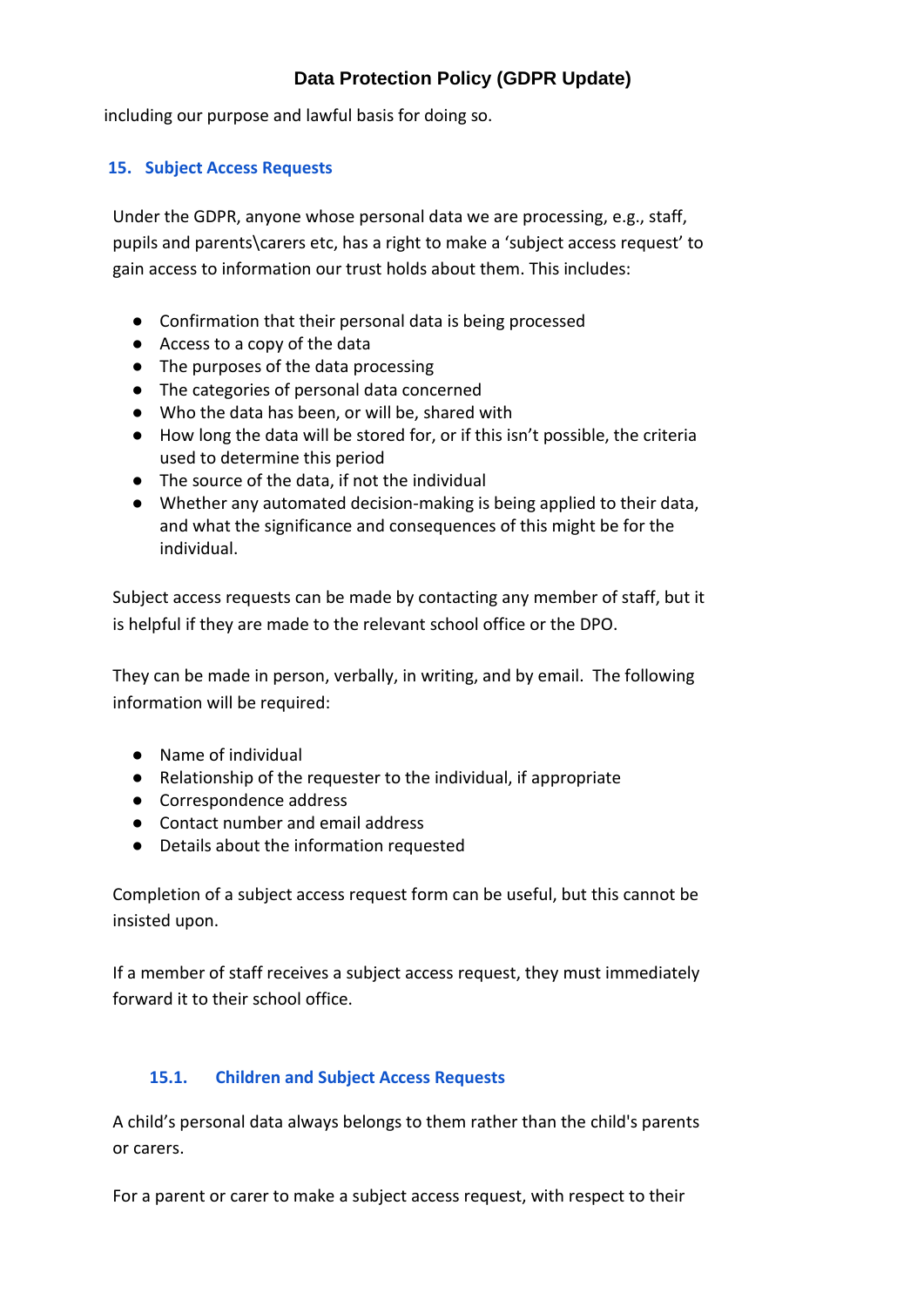child, the child must either be unable to understand their rights and the implications of a subject access request or have given their consent.

The UK's Information Commissioner's Office generally regards children aged 12 and above to be mature enough to understand their rights and the implications of a subject access request. However, we will always consider this on a case-by-case basis.

## **15.2. Responding to Subject Access Requests**

<span id="page-14-0"></span>When responding to requests, we:

- May ask the individual to provide 2 forms of identification, if necessary
- May contact the individual via phone to confirm the request was made
- Will respond without delay and within 1 month of receipt of the request
- Will provide the information free of charge
- May tell the individual we will comply within 3 months of receipt of the request, where a request is complex or numerous. We will inform the individual of this within 1 month and explain why the extension is necessary.

We will not reveal the following information in response to Subject Access Requests:

- Information that might cause serious harm to the physical or mental health of the subject or another individual
- Information that would reveal that the child is at risk of abuse, where disclosure of that information would not be in the child's best interests
- Information contained in adoption and parental order records
- Certain information given to a court in proceedings concerning the child
- Any references that have been provided or received in confidence.

If the request is considered unfounded or excessive, we may refuse to act on it, or charge a reasonable fee which takes into account administrative costs.

A request will be considered to be unfounded or excessive if it is repetitive or asks for further copies of the same information.

When we refuse a request, we will tell the individual why, and tell them they have the right to complain to the ICO.

## <span id="page-14-1"></span>**16. Other Data Protection Rights of the Individual**

In addition to the right to make a subject access request, and to receive information when we are collecting their data about how we use and process it (see section 6), individuals also have the right to: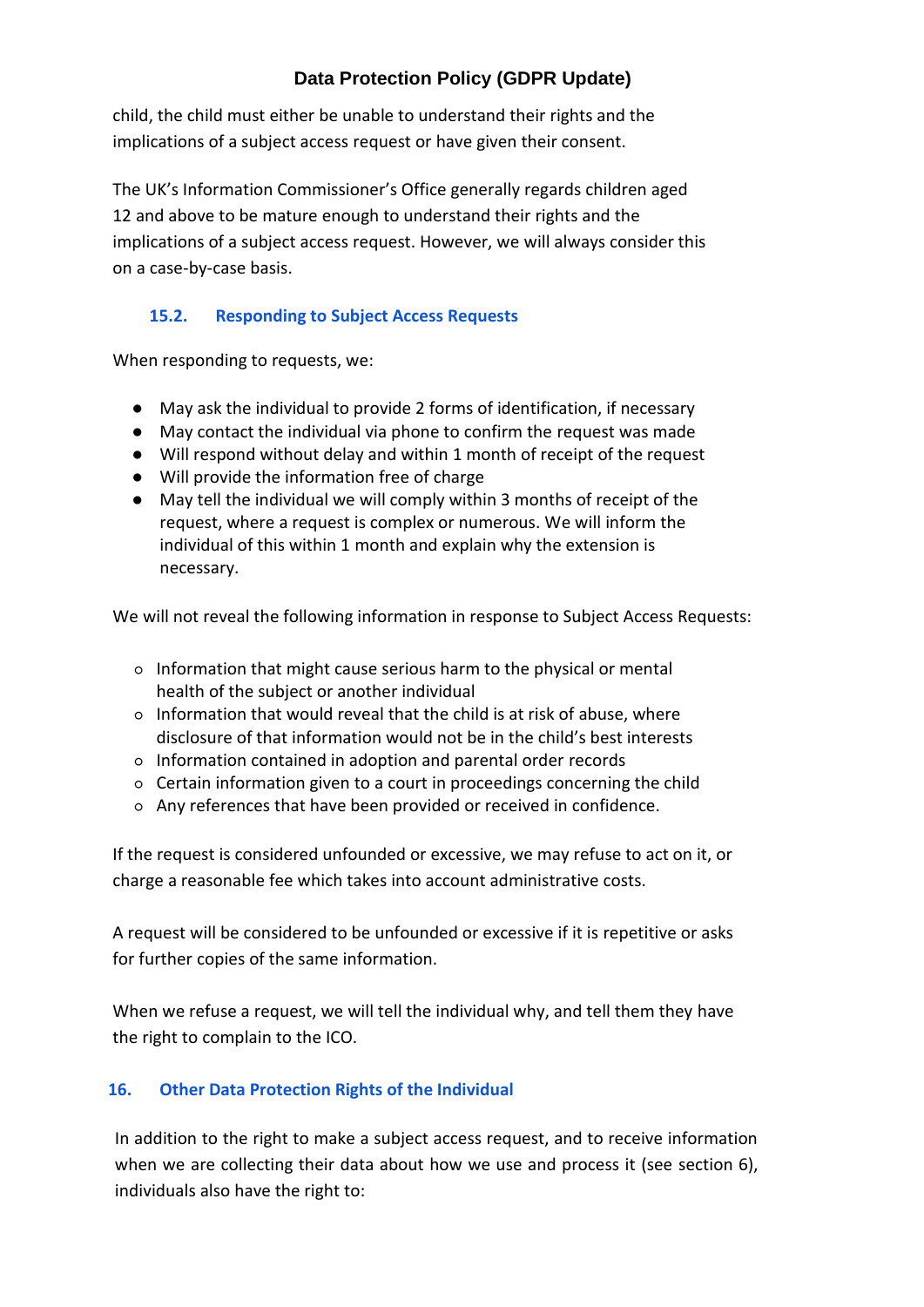- Withdraw their consent to processing at any time
- Ask us to rectify, erase or restrict processing of their personal data, or object to the processing of it (in certain circumstances)
- Prevent use of their personal data for direct marketing
- Challenge processing which has been justified on the basis of public interest
- Request a copy of agreements under which their personal data is transferred outside of the United Kingdom
- Object to decisions based solely on automated decision making or profiling (decisions taken with no human involvement, that might negatively affect them)
- Prevent processing that is likely to cause damage or distress
- Be notified of a data breach in certain circumstances
- Make a complaint to the ICO
- Ask for their personal data to be transferred to a third party in a structured, commonly used and machine-readable format (in certain circumstances)

If staff receive such a request, they must immediately forward it to the school office.

## <span id="page-15-0"></span>**17. Parental Requests to access their Child's Educational Record**

Parents of pupils in academies and trusts do not have the same right as parents in maintained schools to access their child's educational record. This is because The Education (Pupil Information) (England) 2005 Regulations do not apply to academies and trusts.

Any requests from parents for their child's information must be considered as a subject access request under the GDPR.

This is without prejudice to the obligation on the Trust under the Education (Independent School Standards) Regulations 2014 to provide an annual report to every parent (unless they agree otherwise in writing). This report must include each registered pupil's progress and attainment in the main subject areas taught.

## <span id="page-15-1"></span>**18. CCTV**

On some of our school sites CCTV is used to enhance site security. Cameras are positioned in various locations. They are clearly visible and accompanied by prominent signs explaining CCTV is in use. Further information on our use of CCTV is set out in our CCTV Policy and any queries should be directed to the relevant school office.

### <span id="page-15-2"></span>**19. Biometric Recognition Systems**

Biometric data is personal information about an individual's physical or behavioural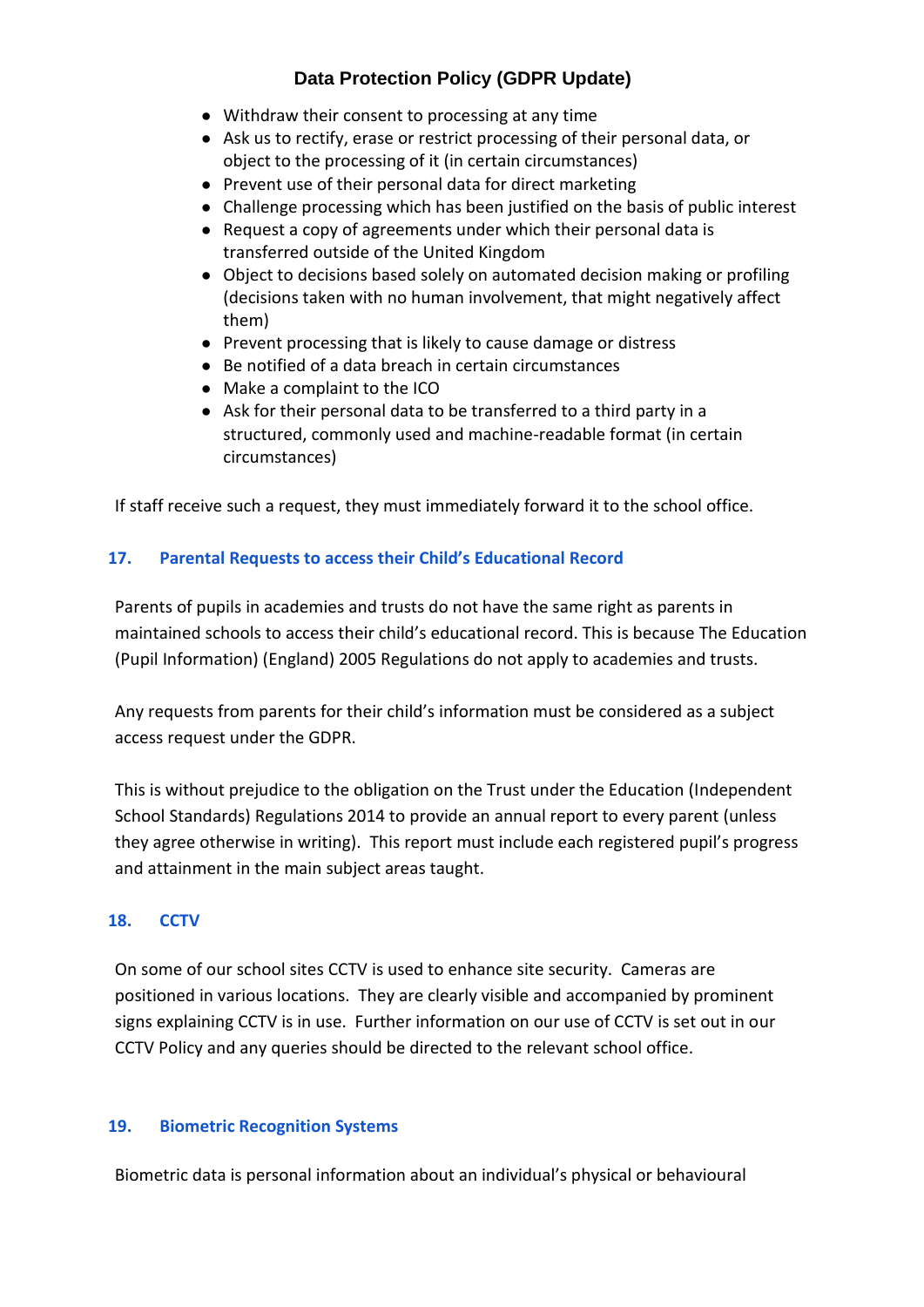characteristics that can be used to identify that person. This can include a person's fingerprints, facial shape, retina and iris patterns and hand measurements. All biometric data is considered special category data under the GDPR.

Where we use biometric data, we will ensure that it is treated with appropriate care and that we comply with the GDPR principles.

Where biometric data is used as part of an automated biometric recognition system, e.g., cashless catering or photo ID card systems, we will comply with the additional requirements of the Protection of Freedoms Act 2012 (sections 26 - 28). The school will:

- Ensure that each parent\* is notified of the school's intention to use their child's biometric data as part of an automated biometric recognition system
- Ensure the written consent of at least one parent is obtained for all pupils under the age of 18 before the data is taken from the pupil and used
- Not process the biometric data of a pupil (under the age of 18) where:
	- the pupil objects or refuses to participate in the processing of their biometric data (their objection or refusal can be verbal; it does not have to be in writing)
	- no parent has consented in writing to the processing (this must be a written consent)
	- a parent has objected in writing even if another parent has given their consent.

Parents and pupils can change their minds and withdraw consent at any time. We will make sure that any biometric data already captured is deleted.

We will provide alternative means of accessing services for those pupils who are not using an automated biometric system, e.g., pupils would be able to pay for school meals in cash.

When notifying parents about the intention to take and use their child's biometric information as part of an automated biometric system, we will include:

- Details about the type of biometric data to be taken
- How it will be used
- The parents' and pupil's right to refuse or withdraw their consent at any time
- Our duty to provide reasonable alternative arrangements for those pupils who will not be using the automated biometric system.

*\*'parents' includes not only the biological mother or father (or the adoptive parents) but any individual with parental responsibility for the child, as set out in Part 1 of the Children Act 1989.*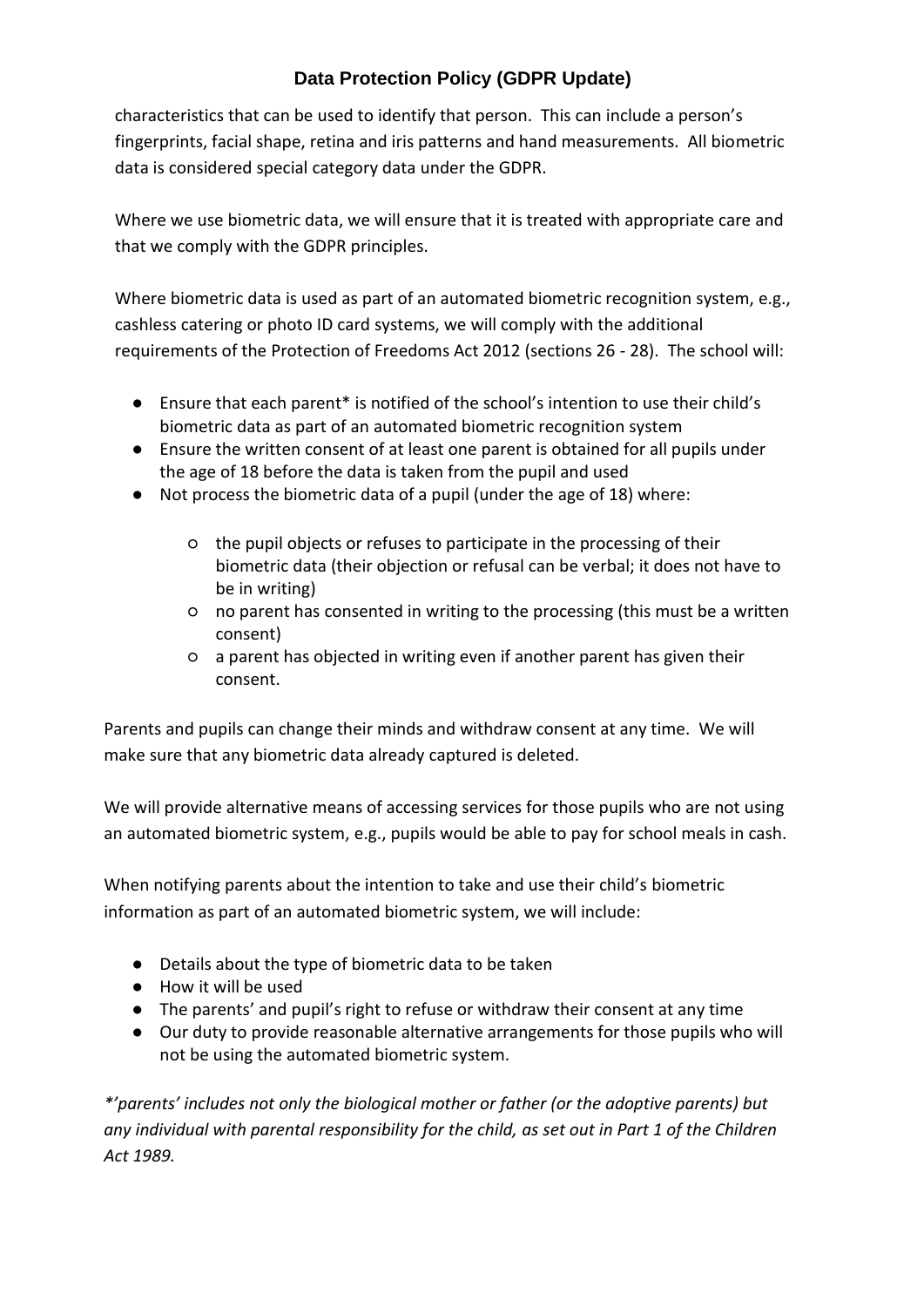Where staff members or other adults use the school's biometric system(s), we will also obtain their consent before they first take part in it and provide alternative means of accessing the relevant service if they object or withdraw their consent. Consent can be withdrawn at any time and any biometric data already held will be deleted.

### <span id="page-17-0"></span>**20. Photos and Videos**

As part of our educational activities, we may take photographs and record images of individuals. We will always clearly explain to pupils and/or parents (as appropriate) how the photograph or video will be used.

We will obtain consent for photographs and videos to be taken of pupils for marketing and promotional materials.

Uses may include:

- In school magazines, brochures, newsletters, etc.
- Outside of school by external agencies such as the school photographer, newspapers, campaigns
- Online on our school website or social media page.

Consent can be refused or withdrawn at any time. If consent is withdrawn, we will delete the photograph or video and not distribute it further.

When using photographs and videos in this way we will not accompany them with any other personal information about the individual, to ensure they cannot be identified.

See our Child Protection and Safeguarding Policy for more information on our use of photographs and videos.

### <span id="page-17-1"></span>**21. Personal Data Breaches**

The GDPR defines a personal data breach as a breach of security leading to the accidental or unlawful destruction, loss, alteration, unauthorised disclosure of, or access to, personal data.

This includes breaches that are the result of both accidental and deliberate causes. It also means that a breach is more than just about losing personal data.

Personal data breaches can include:

● access by an unauthorised third party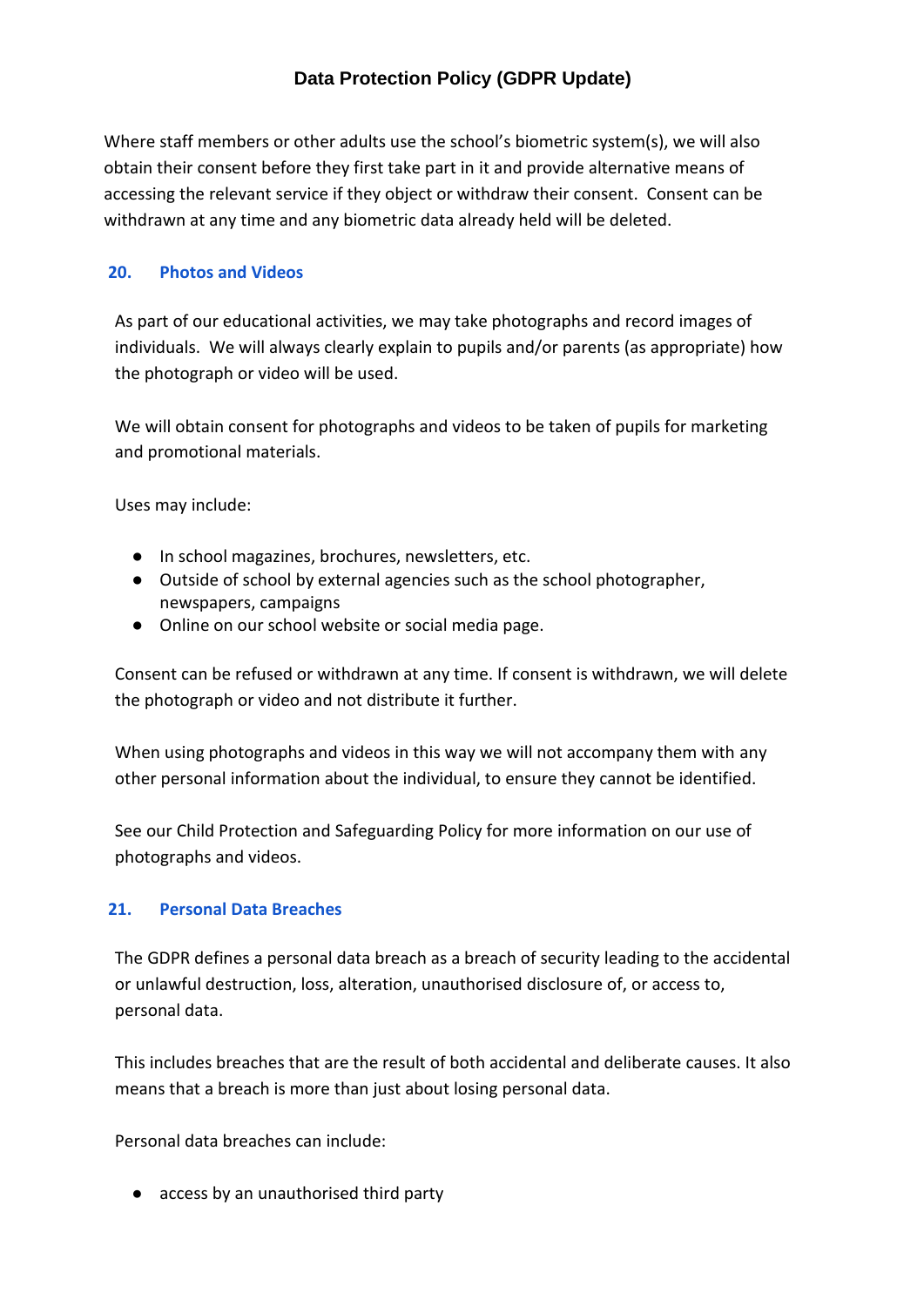- deliberate or accidental action (or inaction) by a controller or processor
- sending personal data to an incorrect recipient
- computing devices containing personal data being lost or stolen
- alteration of personal data without permission
- loss of availability of personal data.

When a personal data breach has occurred, we will assess the likelihood and severity of the resulting risk to the rights and freedoms of the individuals involved. If it's likely that there will be a risk, then we are required by law to notify the ICO.

## **21.1. Data Breach Register**

<span id="page-18-0"></span>We record all breaches of personal data, regardless of whether they are reported to the ICO. Our data breach register includes the details of the breach, its effects and any remedial action taken. Remedial action may include a review of relevant systems or policies and procedures; additional training for staff; or other corrective steps, as appropriate.

## <span id="page-18-1"></span>**21.2. Data Breach Response Plan**

Each breach will be considered on a case-by-case basis and our Data Breach Response Plan sets out in more detail the procedures we will follow.

If any member of staff believes a breach of personal data has occurred, or might have occurred, they are required to let the headteacher know immediately.

## <span id="page-18-2"></span>**22. Training**

Our staff are provided with data protection training as part of their induction process, and this is refreshed at least annually. We take a blended approach, so training may be formal CPD - face to face or online delivery; through INSET days, staff meeting updates and discussion, 1:1 reviews, newsletters etc.

Uptake of training is monitored, and procedures are in place to ensure that all staff complete the required training.

## <span id="page-18-3"></span>**23. Concerns and Complaints**

We will always endeavour to resolve any concerns an individual may have about our processing of their personal data informally. However, if this is not possible, the individual will be advised to use our school's complaints procedure. If, after this, the individual remains concerned, they will be advised how they can raise those concerns with the ICO.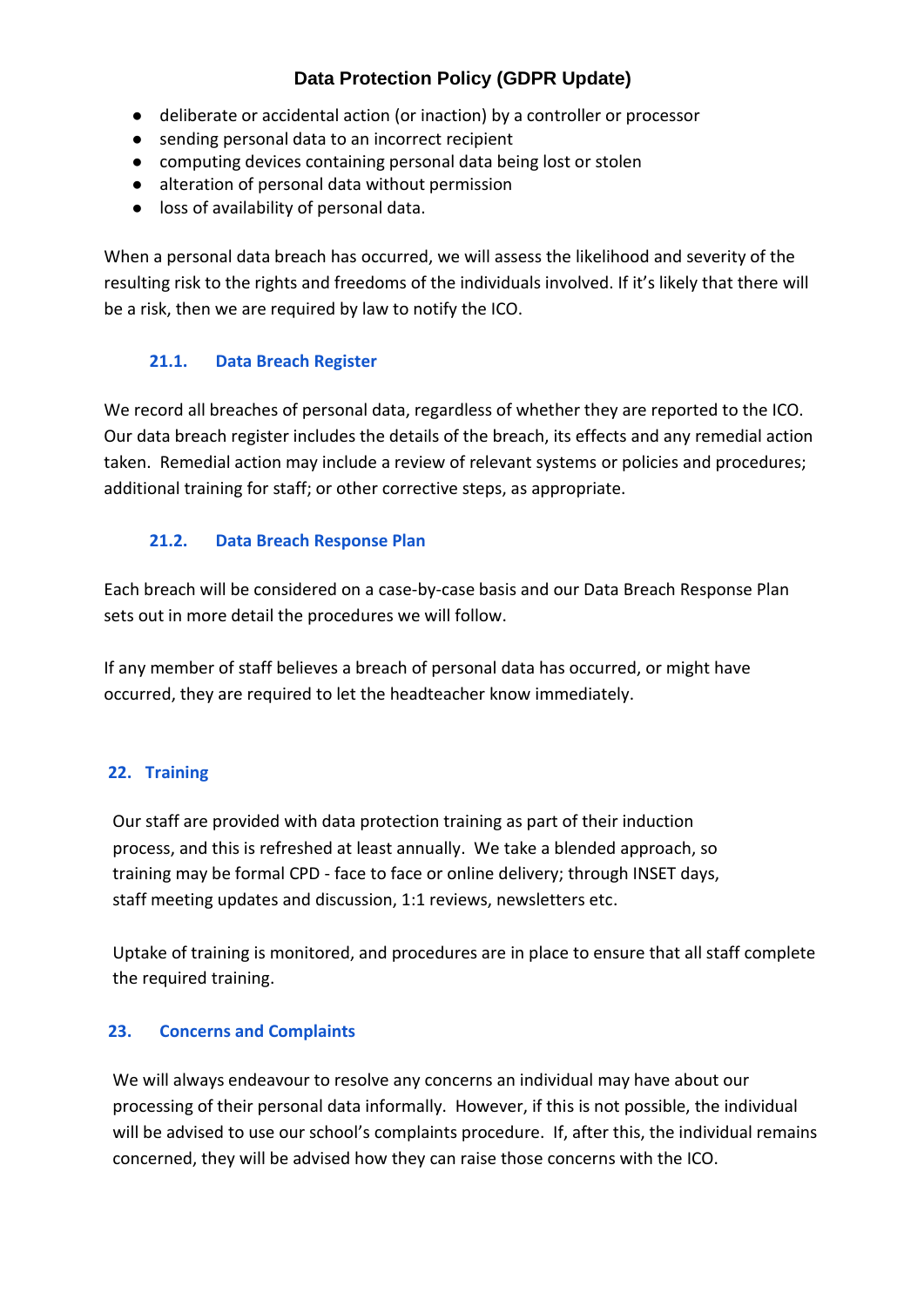#### <span id="page-19-0"></span>**24. Monitoring Arrangements**

The Trust Board is responsible for monitoring and reviewing this policy. It will be reviewed every two years.

#### <span id="page-19-1"></span>**25. Links with Other Policies and Procedures**

This Data Protection Policy is linked to:

- Privacy Notice for Pupils
- Privacy Notice for Parents
- Workforce Privacy Notice
- Privacy Notice for Governors
- Use of Email Policy/Acceptable User Agreements
- Data Retention Policy
- Guidance for Staff on Subject Access Requests
- Data Breach Response Plan
- Appropriate Policy Document
- E-Safety Policy
- o CCTV Policy
- Child Protection Policy/Safeguarding Policy
- Freedom of Information Publication Scheme.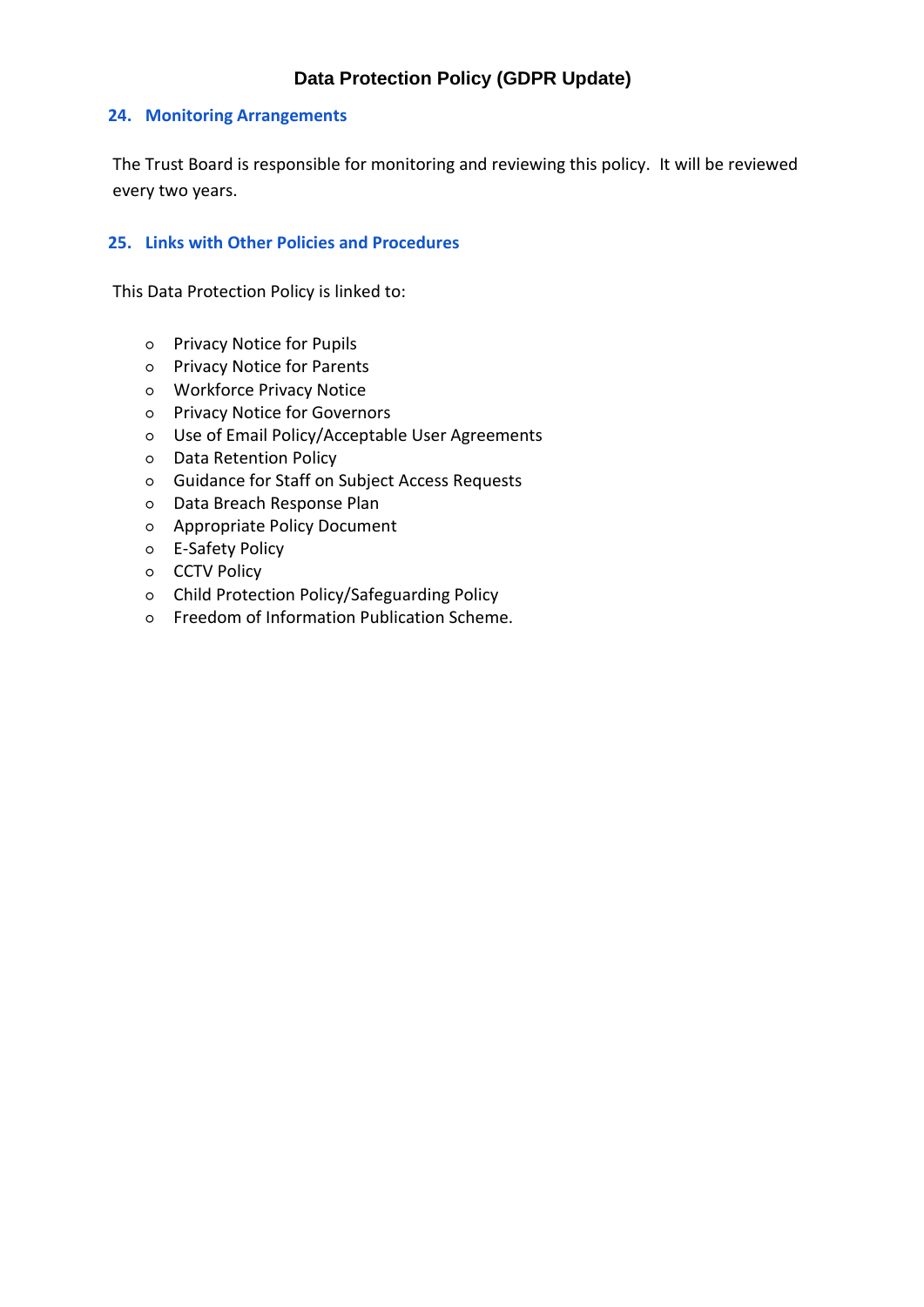## <span id="page-20-0"></span>**26. Appendix One - Definitions**

| <b>Term</b>                      | <b>Definition</b>                                                                                                                                                                                                                                                                                                                                                                                                                                                                                        |
|----------------------------------|----------------------------------------------------------------------------------------------------------------------------------------------------------------------------------------------------------------------------------------------------------------------------------------------------------------------------------------------------------------------------------------------------------------------------------------------------------------------------------------------------------|
| Personal data                    | Data from which a person can be identified (i.e., distinguished<br>from other individuals); such as:<br>Name (including initials)<br>Identification number<br>Location data<br>• email address, telephone number, car registration number<br>• Online identifier, such as a username, IP addresses, cookie<br>identifiers<br>• photographs, video recordings<br>This includes data that, when combined with other readily<br>available information, leads to a person being identified.                  |
| Special category<br>persona data | Personal data which is more sensitive and is therefore afforded<br>more protection under the GDPR.<br>Data such as:<br>• Racial or ethnic origin<br>Political opinions<br>• Religious beliefs, or philosophical beliefs<br>Where a person is a member of a trade union<br>genetic data<br>biometric data (when used for identification<br>purposes)<br>Physical and mental health<br>Sexual orientation and sex life<br>Data relating to criminal convictions is afforded similar special<br>protection. |
| Processing                       | Any operation carried out on personal data, such as<br>collecting, recording, storing, altering, retrieving, using,<br>disseminating, erasing or destroying.<br>Processing can be automated or manual.                                                                                                                                                                                                                                                                                                   |
| Data subject                     | The living individual whose personal data is held or<br>processed.                                                                                                                                                                                                                                                                                                                                                                                                                                       |